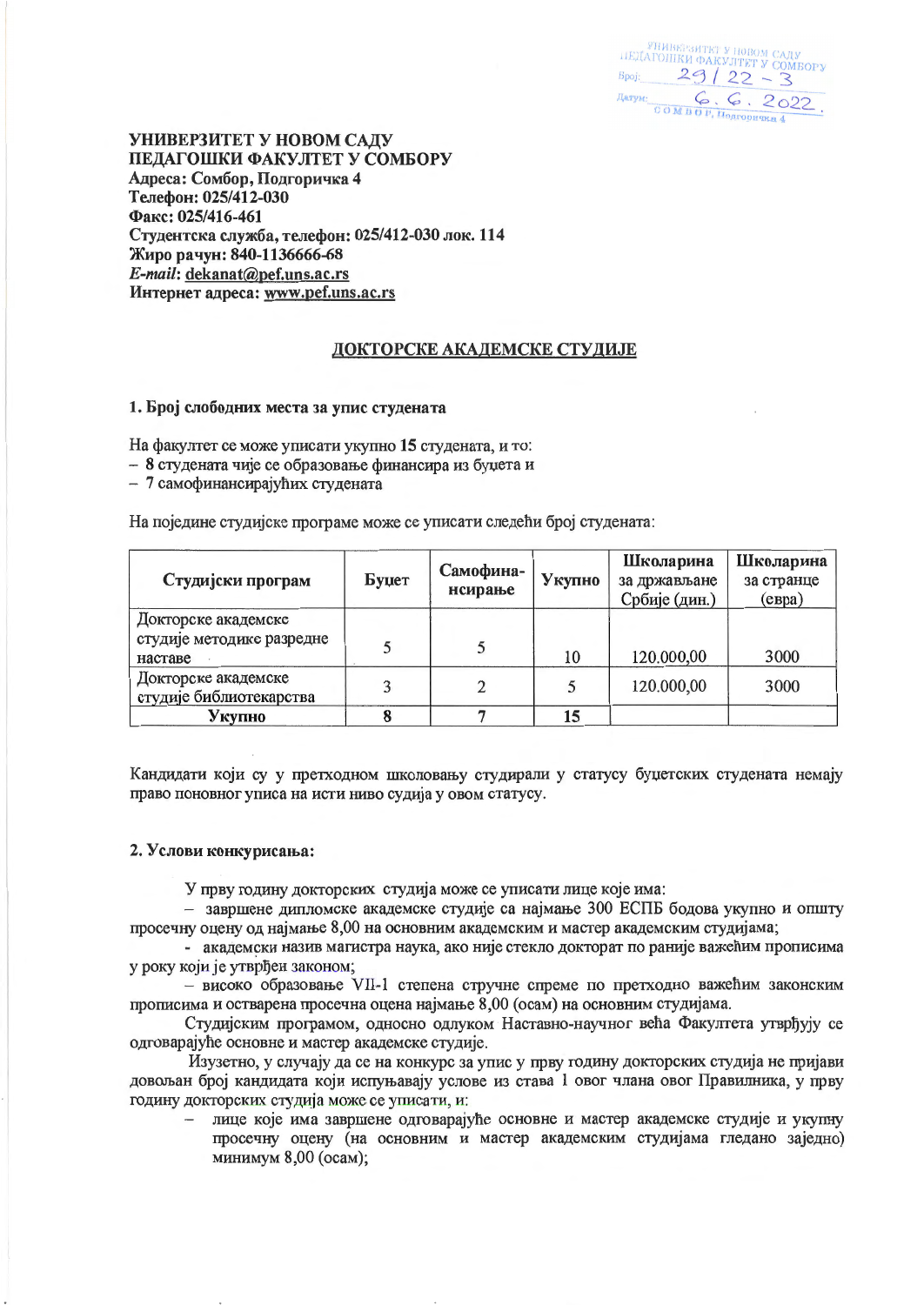- лице чије је претходно стечено образовање одговарајуће уз полагање разлике испита до највише 60 ЕСПБ. Положена разлика испита је услов за упис у другу годину студија;
- лице које има завршене одговарајуће основне и мастер академске студије и нема укупну просечну оцену изнад 8 (осам), ако има најмање 3 (три) научна рада, објављена у референтним часописима од националног или међународног значаја, са рецензијама, што се доказује достављањем копија радова или потврдама да су радови прихваћени за објављивање.

Наведени кандидати рангирају се испод кандидата који испуњавају прописане услове (члан 3. става 1. Правилника о докторским студијама број: 06-16-3/20-2 од 21.10.2020. године).

# За упис на студијски програм Докторских академских студија методике разредне наставе, одговарајуће завршене студије су:

- мастер академске студије завршетком којих је стечен академски назив мастер учитељ,

- основне студије завршетком којих је стечен стручни назив Професор разредне наставе (VII-1) по прописима који су били на снази пре ступања на снагу Закона о високом образовању,

- мастер академске студије завршетком којих је стечен академски назив мастер васпитач,

- мастер академске студије завршетком којих је стечен академски назив мастер професор.

Уколико је кандидат завршио мастер академске студије које нису наставничког смера, односно завршетком којих није стечен академски назив мастер професор и нема остварених најмање 30 ЕСПБ из педагошко-психолошко-методичких дисциплина, завршене студије су одговарајуће уколико кандидат након уписа положи диференцијалне испите до укупно остварених најмање 30 ЕСПБ из неких од следећих предмета:

- 1. Педагошка психологија,
- 2. Дидактика,
- 3. Школска и породична педагогија,
- 4. Методика наставе изабране области,
- 5. Савремена методика наставе 1 и 2 и специјални курс из изабране области.

За упис на студијски програм Докторских академских студија библиотекарства одговарајуће завршене студије су основне академске и мастер академске студије из друштвенохуманистичких наука или по претходним законима завршен факултет из сродне области или одбрањен магистарски рад из сродне области.

# 3. Конкурсн рок:

# І УПИСНИ РОК

# **II УПИСНИ РОК**

4. Документација која се подноси приликом пријављивања кандидата: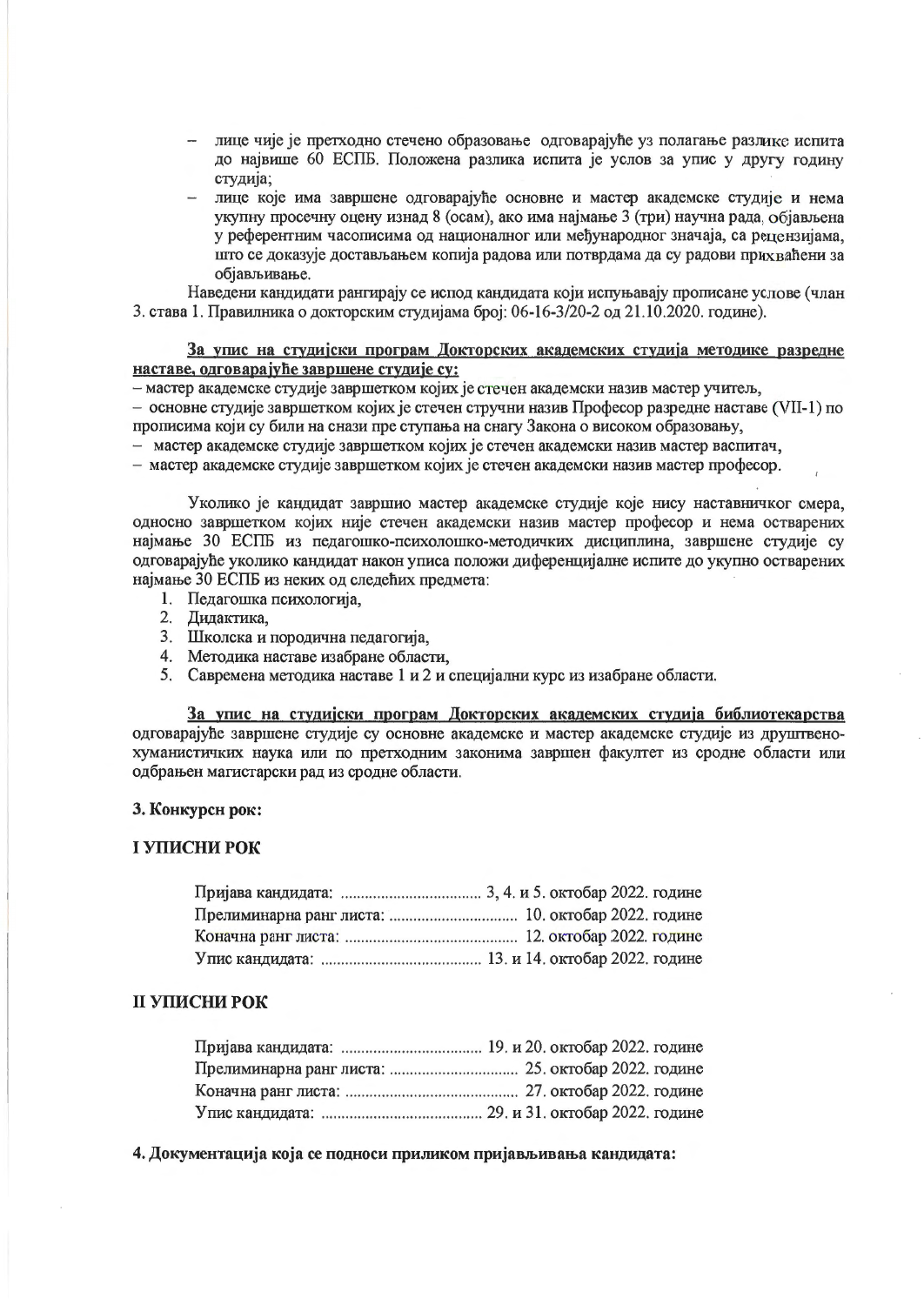Кандидати приликом пријаве на конкурс подносе на увид оригинална документа, а уз пријавни лист фотокопије докумената:

- дипломе претходно завршених нивоа студија (дипломе и додаци диплома основних и мастер академских студија, дипломе и уверења о положеним испитима основних и магистарских студија).
- кратку биографију и библиографију са акцентом на стручни и научни рад,
- фотокопије објављених радова или потврду да је рад прихваћен за објављивање, и
- доказ о уплати накнаде за пријаву на конкурс.

Кандидат који је претходне нивое студија завршио на другој високошколској установи уз пријаву прилаже и студијски програм завршених основних и мастер академских студија, односно основних студија, који садржи листу и структуру обавезних предмета и изборних модула, њихов опис и фонд часова.

#### 5. Новчане накнаде:

#### 6. Критеријуми за утврђивање редоследа кандидата на ранг листи:

Редослед кандидата на ранг листи за упис на прву годину докторских студија утврђује се на основу следећих критеријума:

#### Основни критеријуми:

1. Општа просечна оцена остварена на основним и мастер академским студијама - до 40 бодова,

- 2. Дужина студирања на основним и мастер академским студијама до 10 бодова,
- 3. Научна продукција до 20 бодова, и

4. Успех на интервјуу - до 30 бодова.

Допунски критеријум: Учешће у научноистраживачким пројектима током или након студија. Допунски критеријум се примењује када применом основних критеријума два или више кандидата остваре исти број бодова.

Додатно се од кандидата захтева познавање једног страног језика и одговарајуће познавање информатичких вештина.

# 7. Начин и рокови за подношење жалбе на утврђени редослед:

Кандидат може поднети приговор на регуларност поступка или своје место на прелиминарној ранг листи у року од 36 сати од објављивања прелиминарне ранг листе на Факултету.

Приговор се подноси Комисији за упис на студијске програме Факултета, на чији предлог декан доноси решење по приговору у року од 24 сата од пријема приговора.

## 8. Упис страних држављана:

Лице које је завршило претходно образовање у иностранству или део образовања у иностранству, може да се упише на студијски програм, ако му се призна страна високошколска исправа у складу са законом и посебним општим актом Универзитета.

Страни држављанин може да се упише под истим условима као и домаћи држављанин.

Страни држављанин плаћа школарину у току целог школовања, осим ако међународним споразумом или билатералним споразумом Универзитета није другачије одређено.